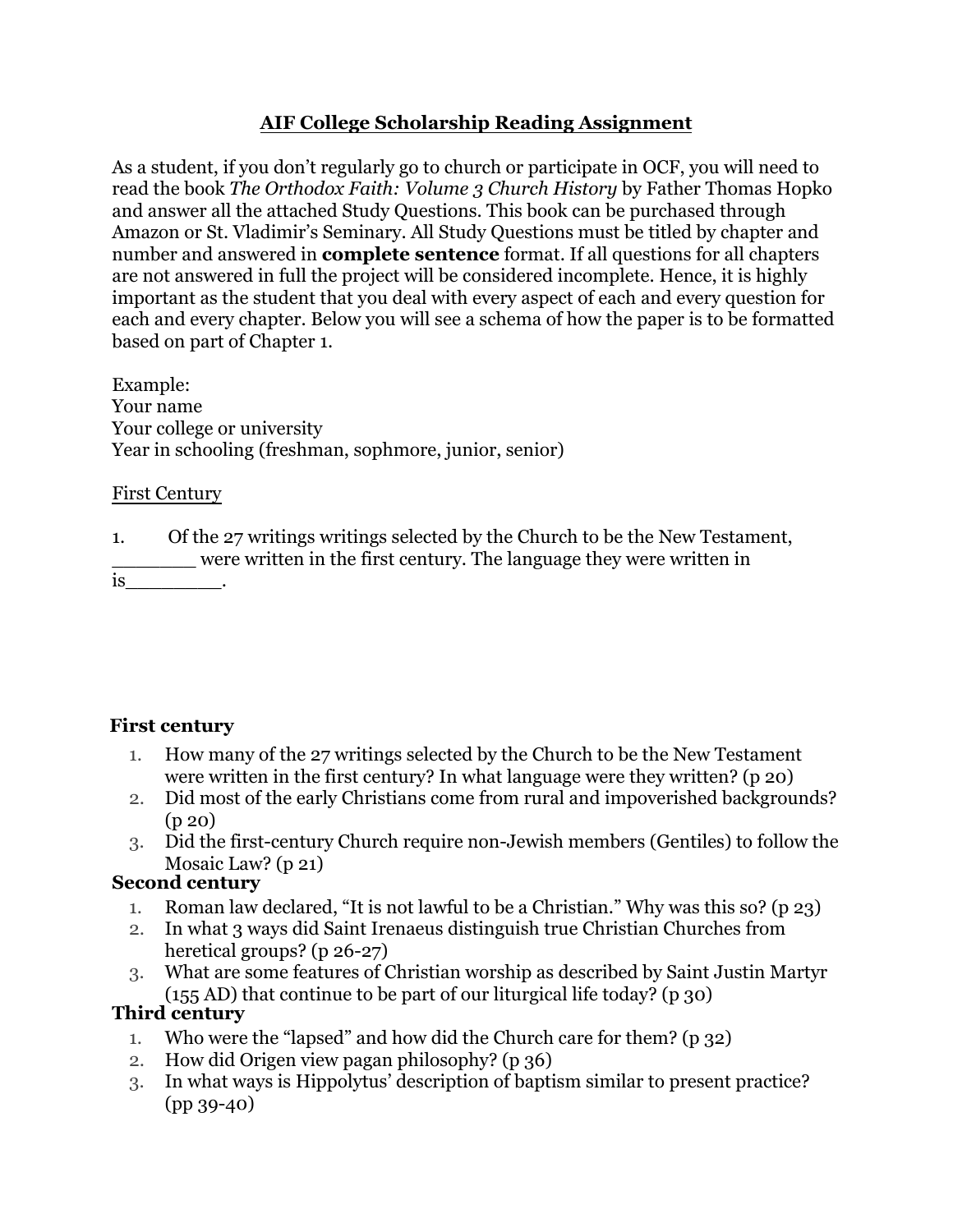#### **Fourth century**

- 1. How did Constantine&rsquos dream or vision influence him to issue the Edict of Milan?  $(p_44)$
- 2. How did Constantine form what we know as the weekend? (p 46-47)
- 3. What was the main teaching of Arius/Arianism? (p 49)
- 4. Why did Saint Basil emphasize the communal form of monasticism? (p 53)
- 5. Did monastics reject or turn their backs on the world as evil? (p 56-57)

#### **Fifth century**

- 1. Who was Saint Pulcheria and how did she influence Orthodox worship? (p 61-62)
- 2. What was the teaching of the Monophysites? (p 63)
- 3. How did Saint Augustine's view of marital relations differ from the traditional view of marriage and sexual relations reflected at the Council of Nicaea? (p 66)

#### **Sixth century**

- 1. What is the Code of Justinian? (p 72)
- 2. Who created the "Monastic Rule" that would guide monasticism in the Roman Catholic Church for the next 500 years? (p 75)
- 3. Why did the Spanish Church add the words "and the Son" (the phrase known as the filioque) to the Nicene-Constantinopolitan Creed? (p 76-77)

### **Seventh century**

- 1. How did Saint Maximus the Confessor respond to the popular ideas called Monothelitism and Monoenergism? (p 82)
- 2. What significant ruling about clergy marriage came at the Trullo/Quinisext Council?  $(p 84)$
- 3. How does Canon 102 of the Qunisext Council direct the pastor to deal with a penitent? (p 85)
- 4. How did the Arab Conquest affect efforts by Chalcedonians and non-Chalcedonians to discuss and resolve their differences? (p 90)

### **Eighth century**

- 1. What was the major objection of the Iconoclasts to the veneration of icons, and how did Saint John of Damascus address it in his treatises called On the Holy Images? (pp 92-93)
- 2. How did the emperor Charlemagne have an impact on the understanding of icon veneration and the inclusion of the filioque in the Creed? (p 101)

### **Ninth century**

- 1. What do Empress Irene (8th century) and Empress Theodora (9th century) have in common? (p 104)
- 2. Why did Prince Rastislav seek Byzantine missionaries to bring the Christian faith to his Moravian people? (p 105-106)
- 3. What contributions did the Studion Monastery make to our order of worship? (p 112)

### **Tenth century**

- 1. What changes concerning marriage came about in the 10th century? (p 117)
- 2. Why was it significant that the Archbishop of Bulgaria was granted the title of Patriarch? (p 118)
- 3. What similar experience did Saint Paul and Saint Vladimir have? (pp 120-121)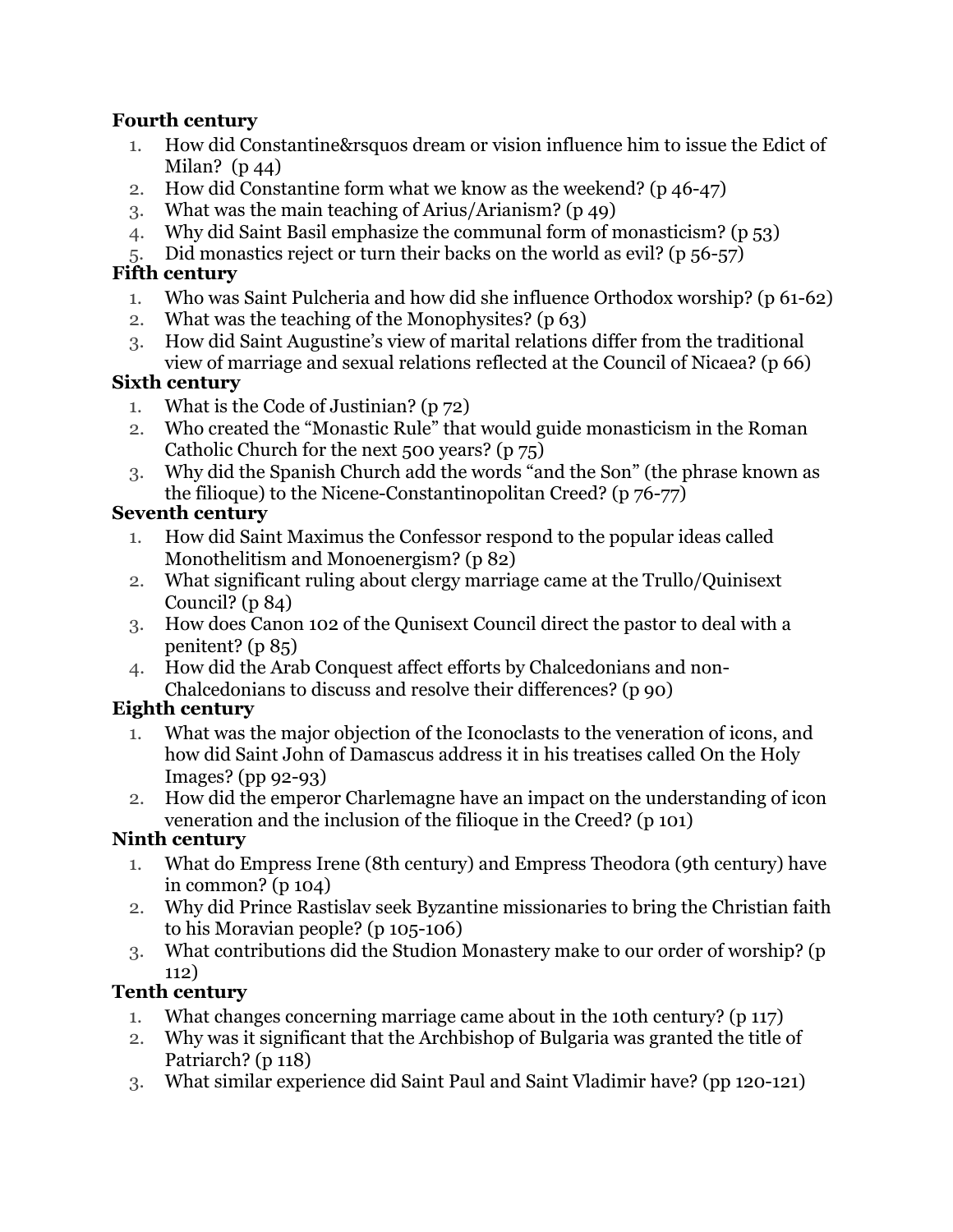## **Eleventh century**

- 1. Other than the filioque, what issues enlarged the divide between the Eastern and Western Churches in the 11th century? (p 124)
- 2. What dramatic, decisive event took place in 1054 in Constantinople? (p 125-126)
- 3. What was the original purpose of the Crusades, as called for by Pope Urban? (p 128)
- 4. What are "Passion-Bearers" and how were Saints Boris and Gleb examples? (p 129)

### **Twelfth century**

- 1. What official proclamation concerning Mount Athos was made during the 12th century? (p 133)
- 2. With what name was the Serbian ruler Stephan Nemanya glorified as a saint by the Church, and why? (p 135)

### **Thirteenth century**

- 1. How did the Fourth Crusade deepen the split between the Eastern and Western Churches? (p 139)
- 2. For what purpose did Saint Sava travel through the Middle East, Europe and the Holy Land? (pp 141-142)
- 3. Why did Saint Alexander Nevsky consider the Swedes and Germans a greater threat to the Orthodox Church than the Tatars? (p 143)
- 4. What 3 orders of Western monasticism were founded in this century? (p 144-145)

## **Fourteenth century**

- 1. What did Saint Gregory Palamas teach about the possibility for human beings to know God? (p 148)
- 2. How did Saint John Cantakuzenos want Byzantine theologians to prepare for dialog with Roman Catholic theologians? (p 150)
- 3. Why were the Orthodox Church's headquarters moved from Kiev to Moscow? (p 152)
- 4. How did Saint Sergius of Radonezh influence Russian monasticism? (p 154)

# **Fifteenth century**

- 1. The Council of Florence was an attempt to unite the Eastern and Western Churches. What were some conditions of this unity? (p 161-162)
- 2. What is the Rum Milet? (p 164)
- 3. What is the Possessors and Non-Possessors controversy? (p 167-168)

# **Sixteenth century**

- 1. What 2 events probably turned Tsar Ivan IV ("the Terrible") toward certain cruel tendencies he had as a youth?
- 2. What is the basic Protestant doctrine of salvation? (pp 178-179)
- 3. How were the claims of the Council of Trent in opposition to the teachings of Saint Gregory Palamas? (p 179)
- 4. Who was Saint Philothei of Athens? (p 182)

# **Seventeenth century**

- 1. Who were the Old Believers? (p 189-190)
- 2. Why did 2 Church councils condemn the Confession of Faith written by Cyril Lukaris? (pp 192-193)
- 3. What was Deism, and why did it emerge? (p 194)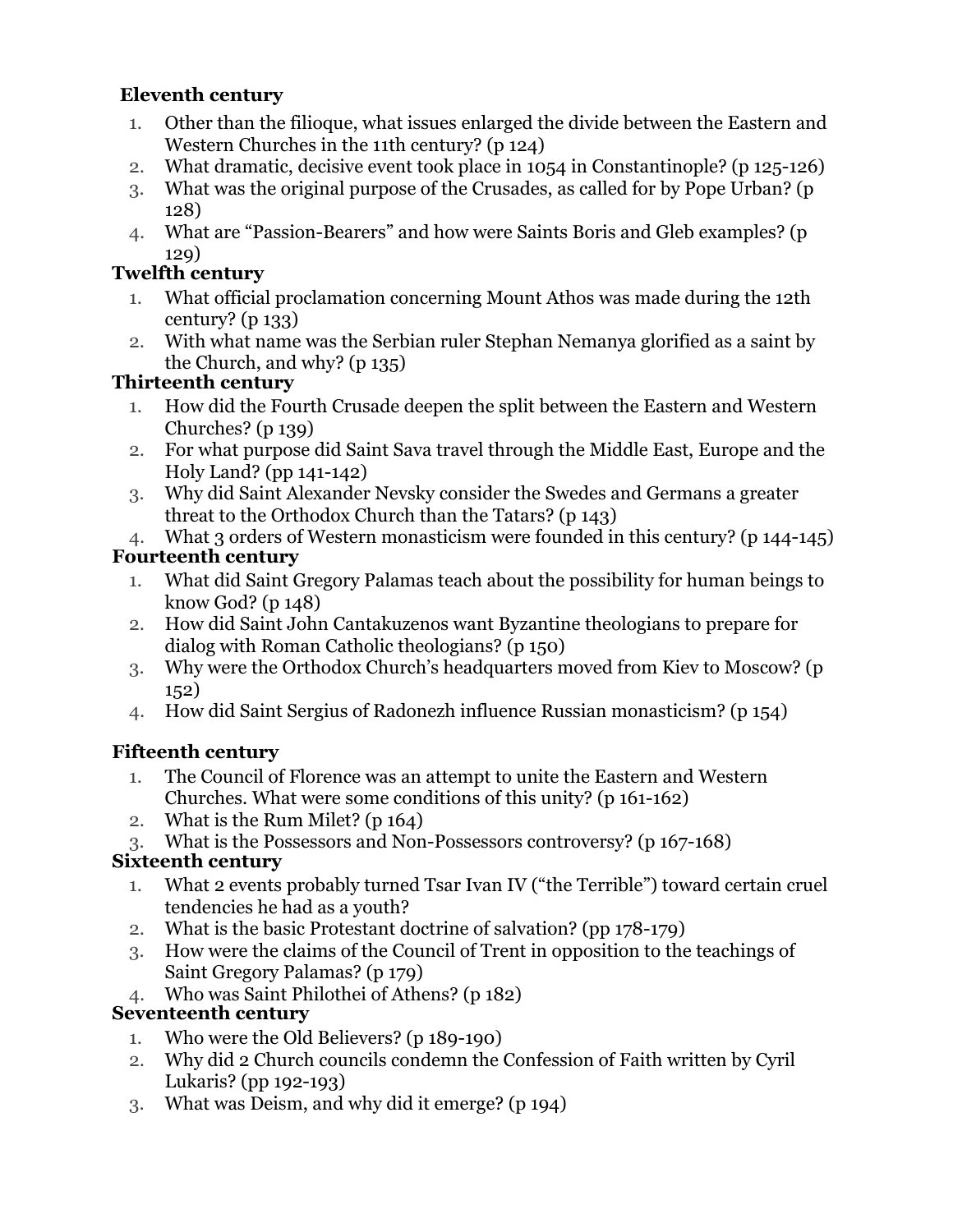### **Eighteenth century**

- 1. Why did Saint Cosmas Aitolos undertake 3 apostolic journeys? (p 197-198)
- 2. What is the Philokalia and what spiritual quality did Saint Gregory of Sinai and Saint Gregory Palamas emphasize in their writings about this work? (p 200-201)
- 3. What did Saint Tikhon appreciate in the Pietist writings of the Christian West? (p 207)
- 4. What was the attitude of the Russian Orthodox missionaries toward the native Alaskan culture and religion? (p 209)

### **Nineteenth century**

- 1. Upon what 2 monks did Dostoevsky model his character Elder Zossima in his masterwork The Brothers Karamazov? (p 215)
- 2. What did Saint Seraphim emphasize in conversing with Nicholas Motovilov? (p 216)
- 3. In what 2 languages did Saint Innocent write his Indication of the Way to the Kingdom of Heaven? (p 222)
- 4. What "first" took place in San Francisco, CA in 1892? (p 226)
- 5. How did Father Raphael Hawaweeny contribute to the growth of the Orthodox faith? (p 227)
- 6. What is the "Gospel of Wealth" and with whom is it closely associated? (p 232)
- 7. What controversial decisions were made by the Roman Catholic Church in the second half of the 19th century? (p 233)

## **Twentieth century (into the early Twenty-First)**

- 1. Saint Tikhon gave his last sermon in the United States in 1907. What did he say was the duty of lay people as well as pastors and missionaries? (p 241)
- 2. At the 8th All-American Sobor (Council) in 1950, Archbishop (later Metropolitan) Leonty made a statement about the Church in America that was fulfilled 20 years later. What did he say? (p 246)
- 3. What were some of the ways Archbishop Athenagoras helped the Greek Orthodox Archdiocese of America advance and grow? (p 257)
- 4. How did Saint Nicholas of Zicha, a priest of the Church in Serbia, spend the final five years of his life? (p 259)
- 5. Bishop Polycarp was the first bishop of the new Romanian Orthodox Episcopate of America, elected in 1935. Besides healing internal disputes and laying the foundations for several Church organizations, what center did he establish? (p 262)
- 6. In what way was Syrian-born Metropolitan Antony (Bashir) a "pioneer" and to what did he give outspoken support? (p 266)
- 7. In 1929 a group of Ukrainians who had been Byzantine-Rite Catholics formed the Ukrainian Orthodox Church of America. What was the significant reason for their leaving Roman Catholicism? (p 267)
- 8. In 1940 Bishop Orestes (Chornock) led in the formation of a seminary for the Carpatho-Russian Diocese. What is its name, and where is it located? (p 270)
- 9. Father (later Archbishop) Theophan Noli conducted the Divine Liturgy in a certain language for the first time anywhere in the world. What language was it, and how did this "first" come about? (p 271)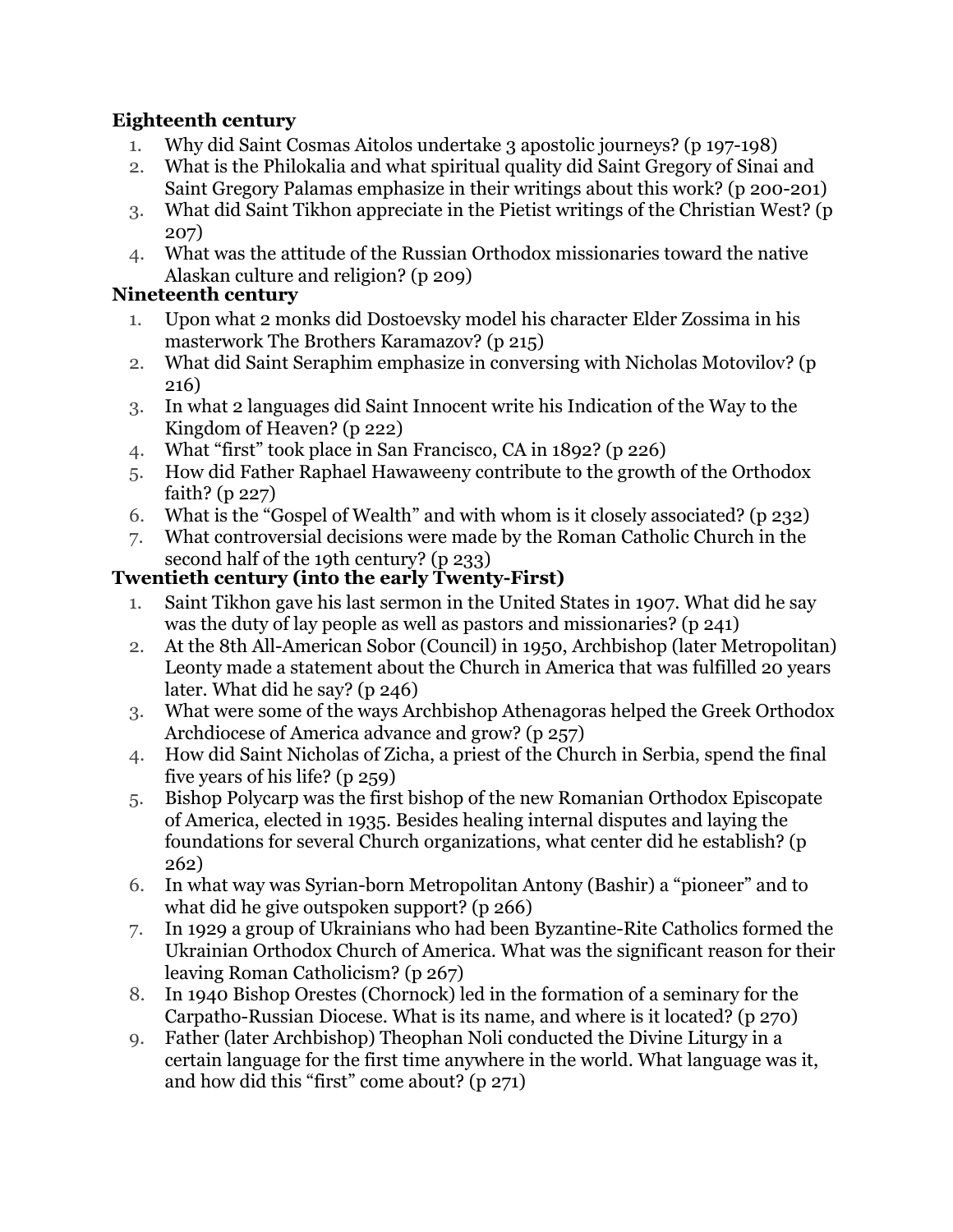- 10. Why were the years 1949 and 1976 notable for Bulgarian Orthodox immigrants to the United States? (p 273)
- 11. What organizations are OCEC, SCOBA, IOCC and OCMC? (pp 277-278)
- 12. An assembly of canonical Orthodox bishops of North and Central America first met in New York City in 2010. They agreed to meet annually to prepare for what event? (p 279)
- 13. Why might restoring the Patriarchate be called the "most momentous act" of the Council of Moscow in 1917-18? (p 281-282)
- 14. How did the fall of Communism in 1991 change previous decades of "administrative persecution" of the Russian Church? (p 289)
- 15. What official declaration was made by Patriarch Alexei in 1970 concerning the Japanese Orthodox Church, and who was glorified as a saint at this time? (pp 289-290)
- 16. How did the Greco-Turkish War (1919-23) and the Treaty of Lausanne (1923) affect the population of the area overseen by the Patriarchate of Constantinople? (pp 290-291)
- 17. Why is the present Ecumenical Patriarch, Bartholomew known as the "Green Patriarch?" (p 294)
- 18. Who are the two recently glorified saints of the Serbian Church? (p 295)
- 19. The Romanian Church was harshly persecuted by the Communists. What fact slightly moderated the suffering of that Church, as compared to the Church in Russia? (p 295)
- 20. According to the 2011 census, what percentage of the Romanian population is Orthodox? (p 296)
- 21. What are two notable activities of the Orthodox Youth Movement, which brought new vitality to the Church in Syria and Lebanon? (p 296)
- 22. Patriarch Ignatius Hazim was a member of the Orthodox Youth Movement. What institution did he found in 1988? (p 296)
- 23. What Patriarchate encompasses all the Orthodox churches in Africa? (p 297)
- 24. In 1991 the Polish government granted the Orthodox Church equal status with the predominant Roman Catholic Church. What did this enable the Orthodox Church to do? (p 299)
- 25. What was the legal status of the Czech Orthodox Church during the Nazi occupation? (p 299)
- 26. What leader helped the severely persecuted Albanian Church make a remarkable recovery when Communism fell in 1991? (p 300)
- 27. In 1953 the Bulgarian Church restored something that had been lost since 1393. What was it?  $(p 301)$
- 28. What change came about for Eastern-Rite Catholics in Ukraine after the fall of the Soviet regime? (p 302)
- 29. Harshly persecuted in Soviet times, the Georgian Church has recently had excellent leaders. What percentage of the present Georgian population is Orthodox? (p 303)
- 30. What are the 2 established (State-sponsored) Churches in Finland? (p 304)
- 31. Archbishop John (Rinne) was head of the Finnish Orthodox Church from 1987 to 2001. What was noteworthy about him? (p 304)